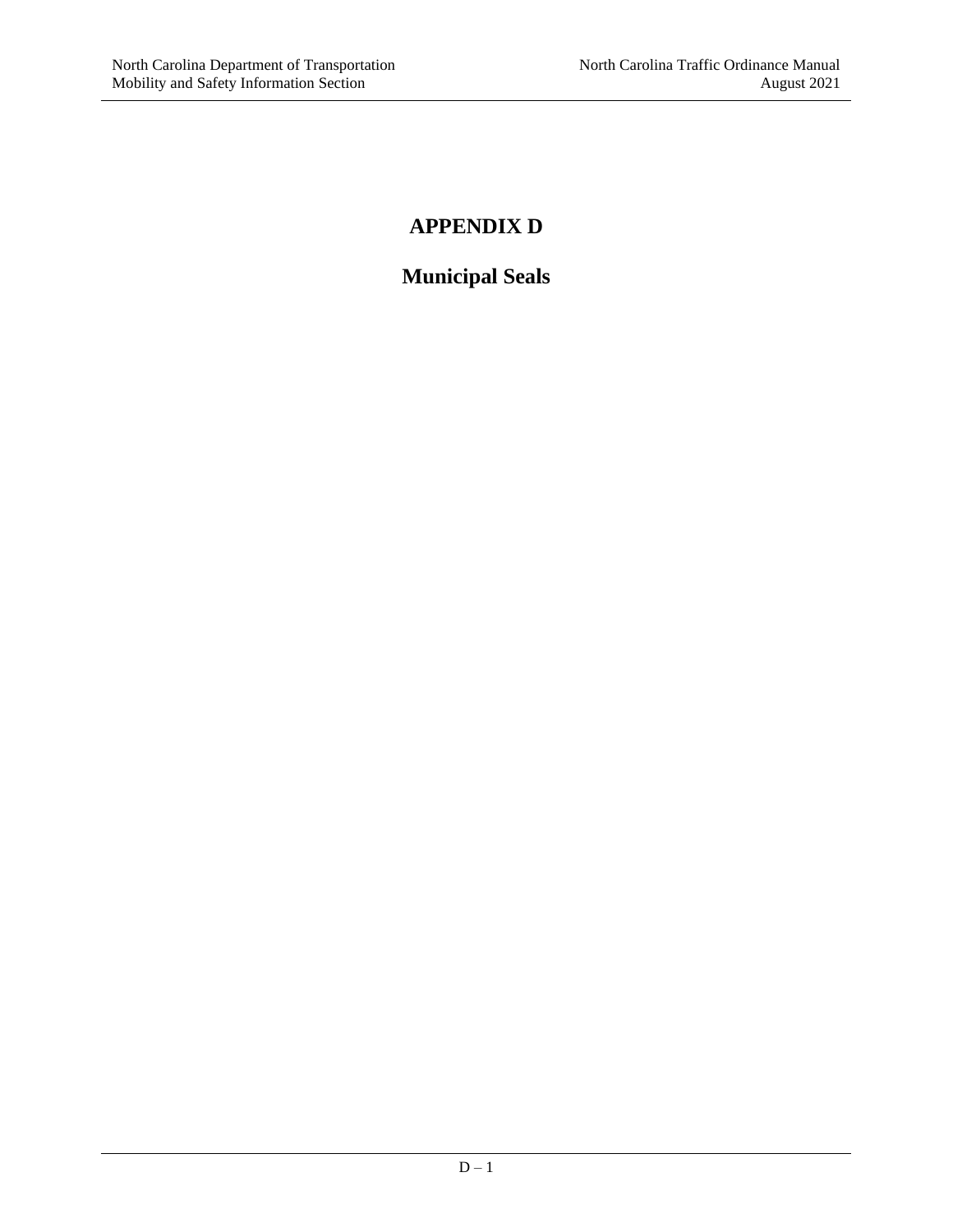## **Municipal Seals August 23, 2021**

Seals are "used especially to certify a signature or authenticate a document" (Merriam-Webster, Entry 3 of 5, 1, b, 1). In short, they are used to "authenticate" and "confirm" something.

*Municipal* seals are used on ordinances, resolutions, certificates, or other instruments necessary to authenticate official municipal documents and actions or to indicate institutional sanction for official, legal, and ceremonial purposes; city clerks (or designees) are usually the individuals authorized to use municipal seals. Chapter 160A ("Cities and Towns") of the North Carolina General Statutes specifically states the following uses of municipal seals…

§160A-11: "All documents required or permitted by law to be executed by municipal corporations will be legally valid and binding in this respect when a legible corporate stamp, which is a facsimile of its seal, is used in lieu of an imprinted or embossed corporate or common seal."

§160A-79 (b) (3): "A copy of an ordinance as set out in the minutes, code, or ordinance book of the council, certified under seal by the city clerk as a true copy (the clerk's certificate need not be authenticated)."

Therefore, and with regards to municipal certificates necessary to authenticate municipal action for non-statutory speeds inside municipal corporate limits in accordance with §20- 141(f), original and unaltered municipal certificates are required to be included in executed ordinance packages.

### **References**

Merriam-Webster Dictionary (authenticate) <https://www.merriam-webster.com/dictionary/authenticate>

Merriam-Webster Dictionary (confirm) <https://www.merriam-webster.com/dictionary/confirm>

Merriam-Webster Dictionary (seal) <https://www.merriam-webster.com/dictionary/seal>

Merriam-Webster Law Dictionary (seal) <https://www.merriam-webster.com/dictionary/seal#legalDictionary>

§ 20-141. Speed restrictions [https://www.ncleg.gov/EnactedLegislation/Statutes/HTML/BySection/Chapter\\_20/GS\\_20-](https://www.ncleg.gov/EnactedLegislation/Statutes/HTML/BySection/Chapter_20/GS_20-141.html) [141.html](https://www.ncleg.gov/EnactedLegislation/Statutes/HTML/BySection/Chapter_20/GS_20-141.html)